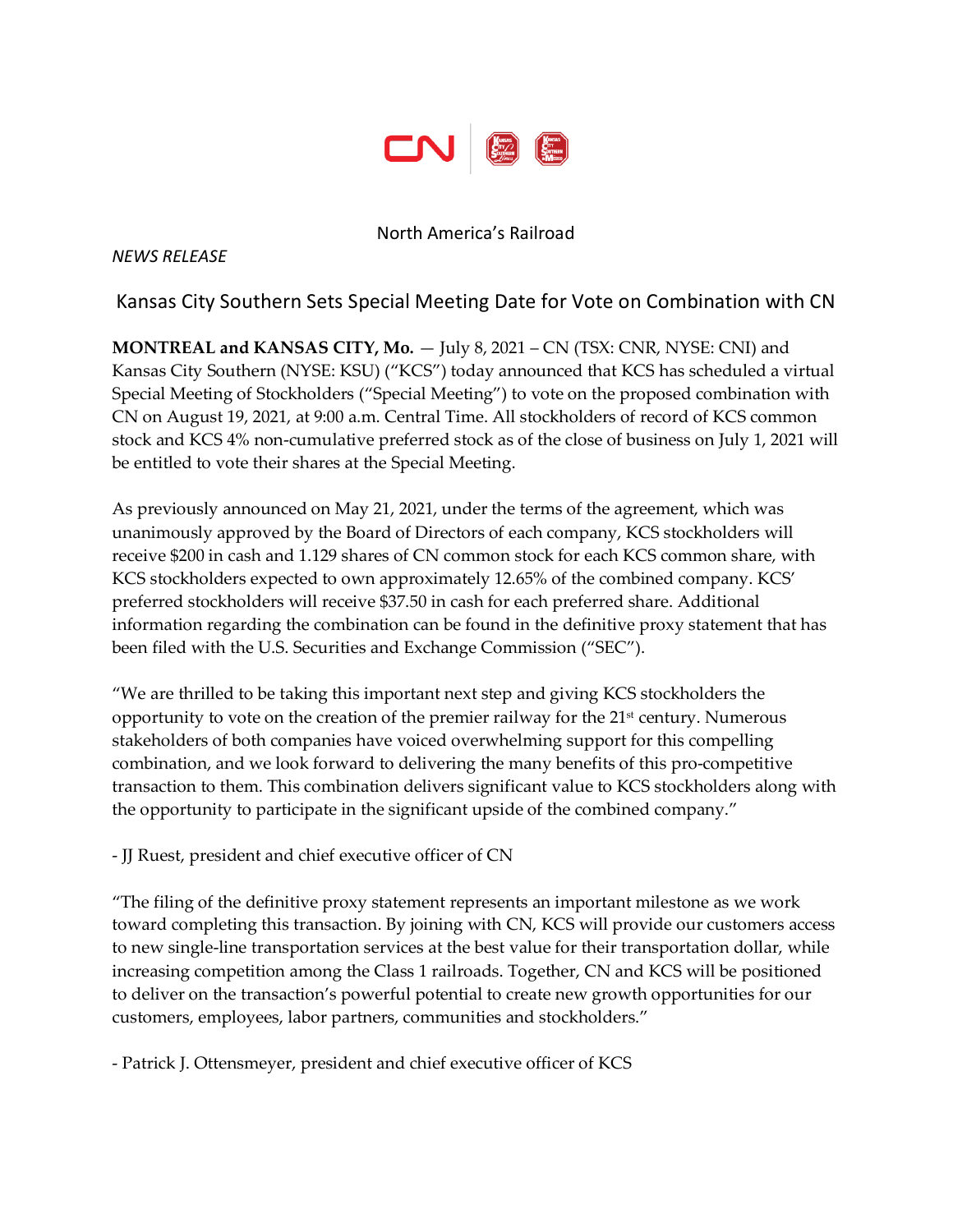The KCS Board of Directors unanimously recommends that stockholders vote "FOR" the merger agreement with CN and the other proposals outlined in the definitive proxy statement. CN will acquire KCS shares and place them into a voting trust if such trust is approved by the Surface Transportation Board ("STB"). KCS stockholders will receive the merger consideration immediately upon the closing into CN's voting trust, which is expected to be in the second half of 2021. Following this step, the STB and other regulatory authorities will complete their review of CN's control of KCS. Upon approval, the completion of the transaction to take the KCS shares out of the voting trust is expected to take place in the second half of 2022.

CN's voting trust is an integral component of the CN-KCS combination. It prevents premature control of KCS, allows KCS to maintain independence and protects KCS' financial health during the STB's review of the ultimate combination of CN and KCS. CN and KCS are confident that the voting trust meets all the standards set forth by the STB and believe that, after a fair and thorough review by the STB, it should be approved.

CN's prospectus and KCS' definitive proxy materials can be found on the SEC's website at [www.sec.gov.](http://www.sec.gov/) The proxy materials are being mailed to all stockholders eligible to vote at the Special Meeting, which can be accessed at meetings.computershare.com/MUKQC2H.

KCS stockholders who need assistance or have questions regarding the KCS Special Meeting may contact KCS's proxy solicitor:



For more information on CN's combination with KCS, please visit www.ConnectedContinent.com.

**About CN**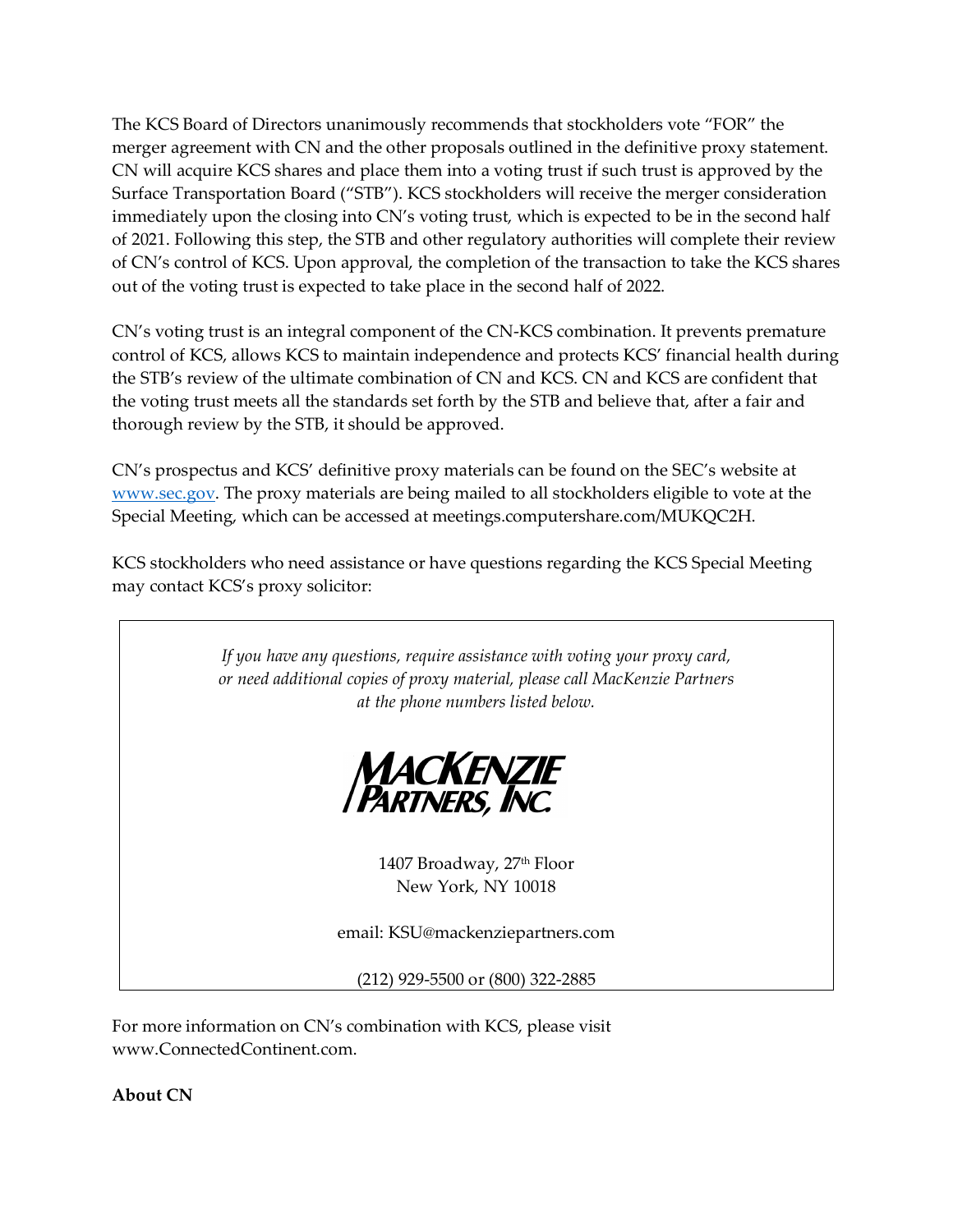CN is a world-class transportation leader and trade-enabler. Essential to the economy, to the customers, and to the communities it serves, CN safely transports more than 300 million tons of natural resources, manufactured products, and finished goods throughout North America every year. As the only railroad connecting Canada's Eastern and Western coasts with the U.S. South through a 19,500-mile rail network, CN and its affiliates have been contributing to community prosperity and sustainable trade since 1919. CN is committed to programs supporting social responsibility and environmental stewardship.

### **About Kansas City Southern**

Headquartered in Kansas City, Mo., Kansas City Southern (KCS) (NYSE: KSU) is a transportation holding company that has railroad investments in the U.S., Mexico and Panama. Its primary U.S. holding is The Kansas City Southern Railway Company, serving the central and south central U.S. Its international holdings include Kansas City Southern de Mexico, S.A. de C.V., serving northeastern and central Mexico and the port cities of Lázaro Cárdenas, Tampico and Veracruz, and a 50 percent interest in Panama Canal Railway Company, providing ocean-to-ocean freight and passenger service along the Panama Canal. KCS' North American rail holdings and strategic alliances with other North American rail partners are primary components of a unique railway system, linking the commercial and industrial centers of the U.S., Mexico and Canada. More information about KCS can be found at www.kcsouthern.com

## **Forward Looking Statements**

Certain statements included in this news release constitute "forward-looking statements" within the meaning of the United States Private Securities Litigation Reform Act of 1995 and under Canadian securities laws, including statements based on management's assessment and assumptions and publicly available information with respect to KCS, regarding the proposed transaction between CN and KCS, the expected benefits of the proposed transaction and future opportunities for the combined company. By their nature, forward-looking statements involve risks, uncertainties and assumptions. CN and KCS caution that their assumptions may not materialize and that current economic conditions render such assumptions, although reasonable at the time they were made, subject to greater uncertainty. Forward-looking statements may be identified by the use of terminology such as "believes," "expects," "anticipates," "assumes," "outlook," "plans," "targets," or other similar words.

Forward-looking statements are not guarantees of future performance and involve risks, uncertainties and other factors which may cause actual results, performance or achievements of CN, or the combined company, to be materially different from the outlook or any future results, performance or achievements implied by such statements. Accordingly, readers are advised not to place undue reliance on forward-looking statements. Important risk factors that could affect the forward-looking statements in this news release include, but are not limited to: the outcome of the proposed transaction between CN and KCS; the parties' ability to consummate the proposed transaction; the conditions to the completion of the proposed transaction; that the regulatory approvals required for the proposed transaction may not be obtained on the terms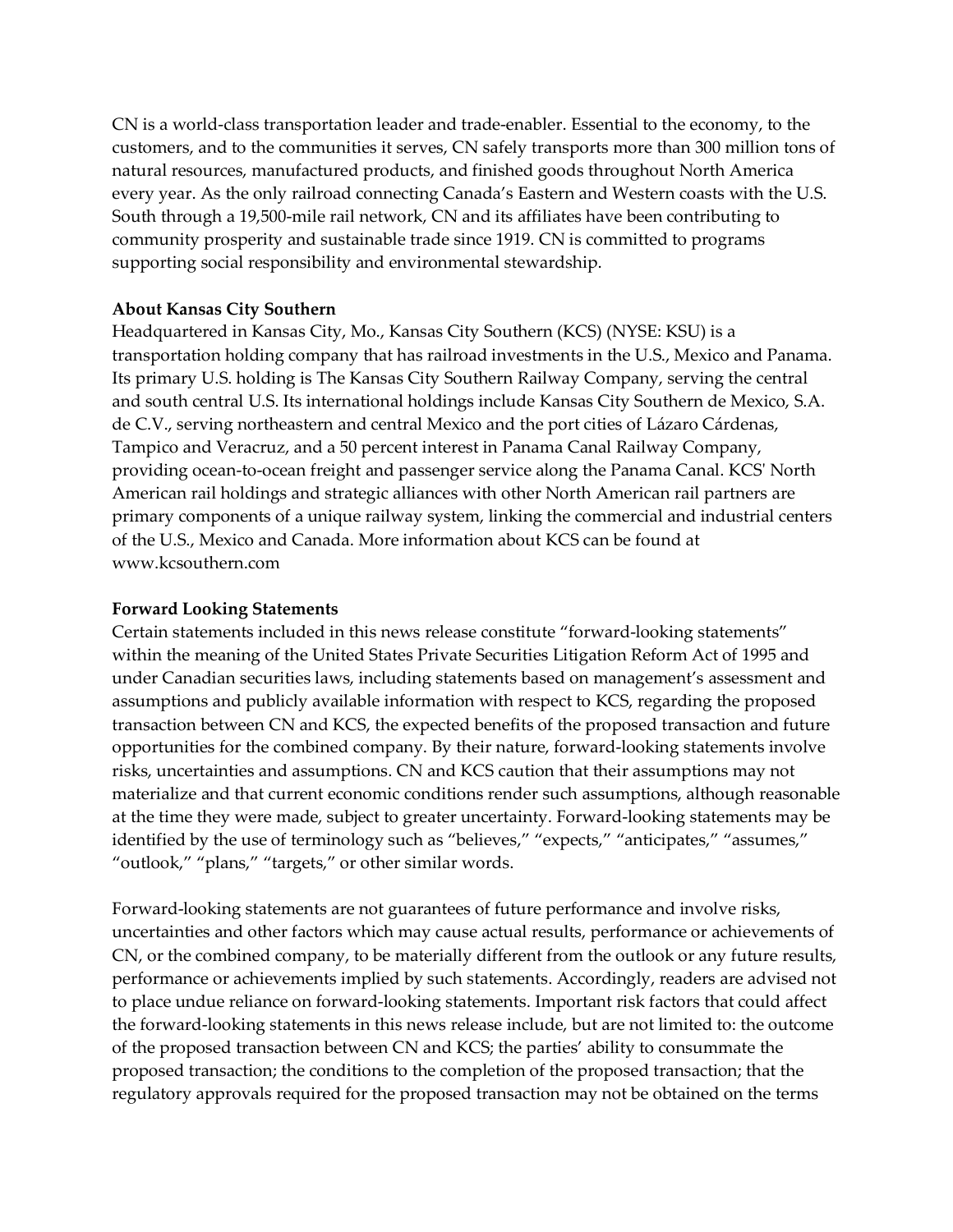expected or on the anticipated schedule or at all; CN's indebtedness, including the substantial indebtedness CN expects to incur and assume in connection with the proposed transaction and the need to generate sufficient cash flows to service and repay such debt; CN's ability to meet expectations regarding the timing, completion and accounting and tax treatments of the proposed transaction; the possibility that CN may be unable to achieve expected synergies and operating efficiencies within the expected time-frames or at all and to successfully integrate KCS' operations with those of CN; that such integration may be more difficult, time-consuming or costly than expected; that operating costs, customer loss and business disruption (including, without limitation, difficulties in maintaining relationships with employees, customers or suppliers) may be greater than expected following the proposed transaction or the public announcement of the proposed transaction; the retention of certain key employees of KCS may be difficult; the duration and effects of the COVID-19 pandemic, general economic and business conditions, particularly in the context of the COVID-19 pandemic; industry competition; inflation, currency and interest rate fluctuations; changes in fuel prices; legislative and/or regulatory developments; compliance with environmental laws and regulations; actions by regulators; the adverse impact of any termination or revocation by the Mexican government of KCS de México, S.A. de C.V.'s Concession; increases in maintenance and operating costs; security threats; reliance on technology and related cybersecurity risk; trade restrictions or other changes to international trade arrangements; transportation of hazardous materials; various events which could disrupt operations, including illegal blockades of rail networks, and natural events such as severe weather, droughts, fires, floods and earthquakes; climate change; labor negotiations and disruptions; environmental claims; uncertainties of investigations, proceedings or other types of claims and litigation; risks and liabilities arising from derailments; timing and completion of capital programs; and other risks detailed from time to time in reports filed by CN with securities regulators in Canada and the United States. Reference should also be made to Management's Discussion and Analysis in CN's annual and interim reports, Annual Information Form and Form 40-F, filed with Canadian and U.S. securities regulators and available on CN's website, for a description of major risk factors relating to CN. Additional risks that may affect KCS' results of operations appear in Part I, Item 1A "Risks Related to KCS' Operations and Business" of KCS' Annual Report on Form 10-K for the year ended December 31, 2020, and in KCS' other filings with the U.S. Securities and Exchange Commission ("SEC").

Forward-looking statements reflect information as of the date on which they are made. CN and KCS assume no obligation to update or revise forward-looking statements to reflect future events, changes in circumstances, or changes in beliefs, unless required by applicable securities laws. In the event CN or KCS does update any forward-looking statement, no inference should be made that CN or KCS will make additional updates with respect to that statement, related matters, or any other forward-looking statement.

### **No Offer or Solicitation**

This news release does not constitute an offer to sell or the solicitation of an offer to buy any securities or a solicitation of any vote or approval, nor shall there be any sale of securities in any jurisdiction in which such offer, solicitation or sale would be unlawful prior to registration or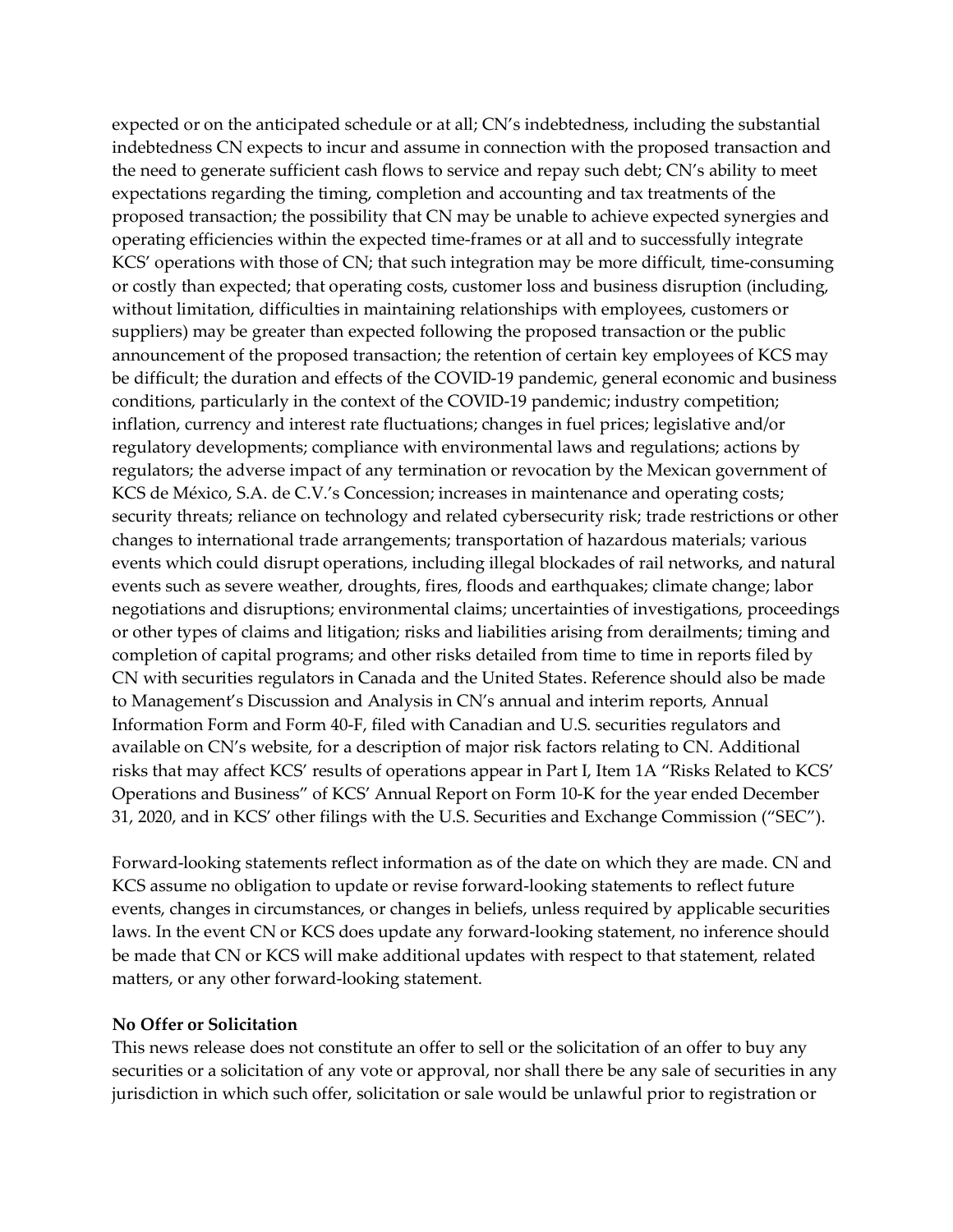qualification under the securities laws of any such jurisdiction. No offer of securities shall be made except by means of a prospectus meeting the requirements of Section 10 of the Securities Act of 1933, as amended.

### **Additional Information and Where to Find It**

In connection with the proposed transaction, CN has filed with the SEC a registration statement on Form F-4 to register the shares to be issued in connection with the proposed transaction, and the registration statement has been declared effective. CN has filed with the SEC its prospectus and KCS has filed with the SEC its definitive proxy statement in connection with the proposed transaction, and the KCS proxy statement is being sent to the stockholders of KCS seeking their approval of the merger-related proposals. This news release is not a substitute for the registration statement, the prospectus, the proxy statement or other documents CN and/or KCS may file with the SEC or applicable securities regulators in Canada in connection with the proposed transaction.

INVESTORS AND SECURITY HOLDERS ARE URGED TO READ THE REGISTRATION STATEMENT, THE PROSPECTUS, THE PROXY STATEMENT AND ANY OTHER RELEVANT DOCUMENTS FILED WITH THE SEC OR APPLICABLE SECURITIES REGULATORS IN CANADA CAREFULLY IN THEIR ENTIRETY IF AND WHEN THEY BECOME AVAILABLE (INCLUDING ALL AMENDMENTS AND SUPPLEMENTS THERETO) BECAUSE THEY CONTAIN AND WILL CONTAIN IMPORTANT INFORMATION ABOUT CN, KCS AND THE PROPOSED TRANSACTION. Investors and security holders may obtain copies of these documents (if and when available) and other documents filed with the SEC and applicable securities regulators in Canada by CN free of charge through at www.sec.gov and www.sedar.com. Copies of the documents filed by CN (if and when available) will also be made available free of charge by accessing CN's website at www.CN.ca. Copies of the documents filed by KCS (if and when available) will also be made available free of charge at www.investors.kcsouthern.com, upon written request delivered to KCS at 427 West 12th Street, Kansas City, Missouri 64105, Attention: Corporate Secretary, or by calling KCS' Corporate Secretary's Office by telephone at 1-888-800-3690 or by email at corpsec@kcsouthern.com.

### **Participants**

This news release is neither a solicitation of a proxy nor a substitute for the registration statement, the prospectus, the proxy statement or other filings that may be made with the SEC and applicable securities regulators in Canada. Nonetheless, CN, KCS, and certain of their directors and executive officers and other members of management and employees may be deemed to be participants in the solicitation of proxies in respect of the proposed transaction. Information about CN's executive officers and directors is available in its 2021 Management Information Circular, dated March 9, 2021, as well as its 2020 Annual Report on Form 40-F filed with the SEC on February 1, 2021, in each case available on its website at www.CN.ca/investors/ and at www.sec.gov and www.sedar.com. Information about KCS' directors and executive officers may be found on its website at www.kcsouthern.com and in its 2020 Annual Report on Form 10-K filed with the SEC on January 29, 2021, available at www.investors.kcsouthern.com